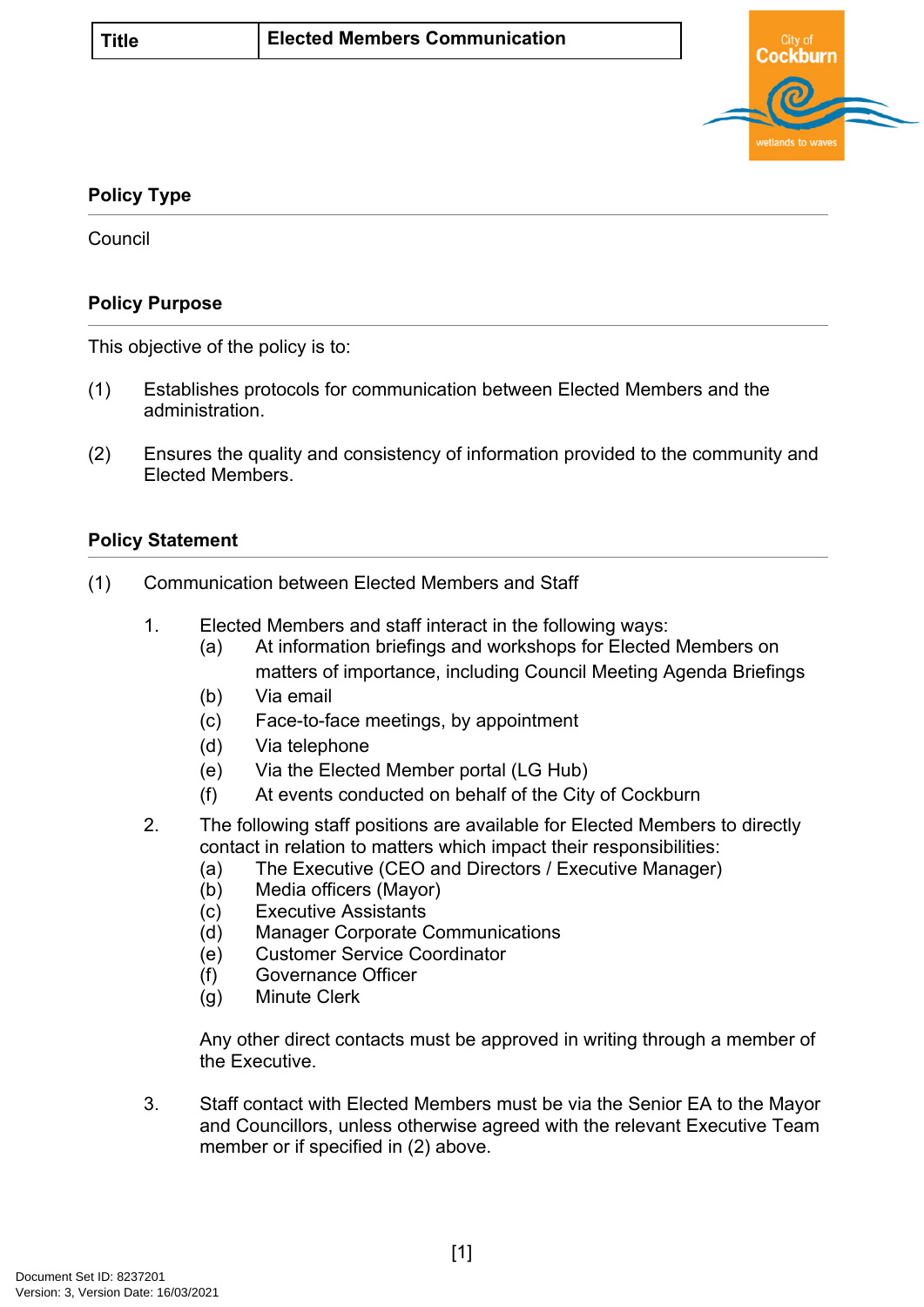

- 4. Such contact must not seek to be directive or influential in nature and will only result in outcomes which are mutually acceptable, or otherwise agreed upon by both parties
- (2) Authority to speak on behalf of the City/Council
	- 1. Media Relations
		- (a) In accordance with the Local Government Act 1995, only the Mayor may speak on behalf of the City, or the CEO, if authorised by the Mayor and other officers delegated by the Chief Executive Officer.
		- (b) When speaking to the media as spokesperson for the City, the Mayor may only represent the official view of the City, having regard to the City's *Code of* Conduct, the *Local Government Act 1995* and the L*ocal Government (Rules of Conduct) Regulations 2007*.
		- (c) When speaking to the media or commenting on social media, Elected Members must make it clear that the opinion 'is their personal view' in order to avoid any perception that they are expressing the view of Council, unless it is to confirm a decision of Council.
		- (d) Elected Members when speaking to the media or commenting on social media against a Council decision, need to be cognisant of comments which could be construed as being in breach of the Local Government (Rules of Conduct) Regulations.
	- 2. Representing the City at Functions and Events
		- (a) The Mayor or, when unavailable, the Deputy Mayor, is the City's official representative at civic functions and events. In the event that neither is available for a specific event, the Mayor will nominate one of the following in order of preference.
			- I. Relevant Ward Councillor
			- II. Councillor with a specific interest
			- III. CEO (or delegate).
- (3) Access to Information
	- 1. Customer Requests for Service
		- (a) Elected Members should direct all requests for service to [emrequests@cockburn.wa.gov.au](mailto:emrequests@cockburn.wa.gov.au)
		- (b) Service requests that are raised by an Elected Member on behalf of a resident will be entered in the City's customer request system, with the Elected Member being included in the customer request updates provided to the resident.
	- 2. Requests for information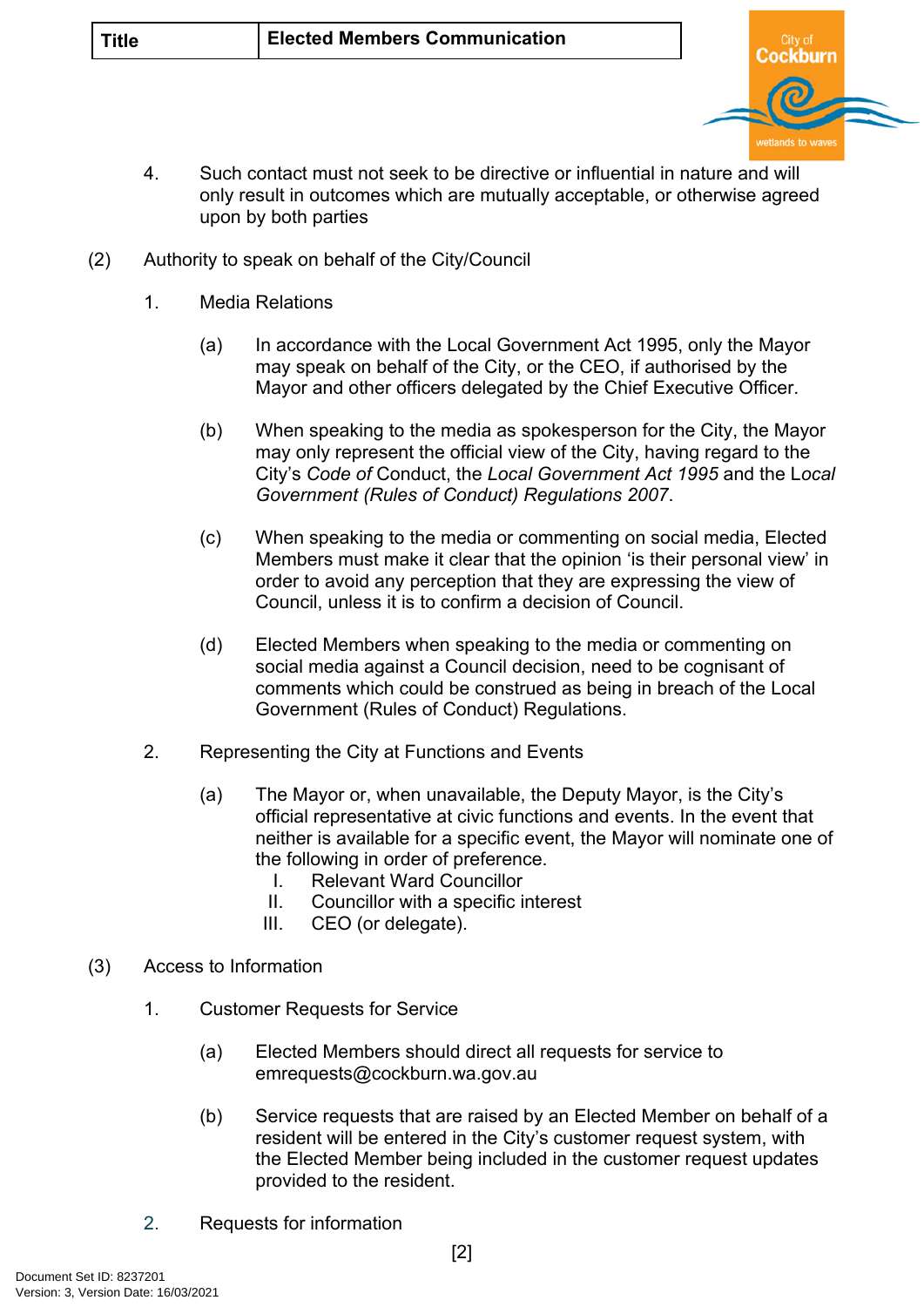

- (a) Requests for information should be made via the CEO or relevant Executive Team member.
- (b) Requests for information in this regard are to be relevant to Council business.
- (c) 'Current Council business' is usually a matter currently before the Council, or a Committee, or likely to come before the Council or a Committee in the future.
- (d) A request for information relating to non-current matters may be fulfilled if it does not cause an unreasonable workload for officers, thereby deflecting them from current Council business.
- (e) The CEO may impose conditions as to the use of information supplied, or as to access to or custody of documents provided, in response to a request.
- (f) Access to information will not usually be given to a Council or Committee member who appears to have a financial interest in a matter, beyond the information that would ordinarily be made available to a person under s 5.94 of the Act.
- (g) Information provided to one or more Elected Members will be offered to or provided to all other Elected Members, at the discretion of the relevant officer. Information not provided directly to members (in either hard or electronic copy) will be located in the Elected Members "Hub", as will all other documents proactively provided by the Administration.
- 3. Information Briefings
	- (a) The CEO (or representative) will provide information briefings on Council Meeting Agendas and briefings and workshops on other strategic matters of interest to Elected Members. The Agenda information briefings will provide a high level overview of agenda items before Elected Members read the agenda in detail. Questions may be asked on the evening and further detailed questions relating to the agenda should be asked of Executive, after fully reading the agenda, in the time leading up to the Council Meeting.
	- (b) Large and/or complex documents to be presented at the Council Meeting will be provided wherever possible, at least 10 days prior to the Council Meeting to give Elected Members sufficient time to read them.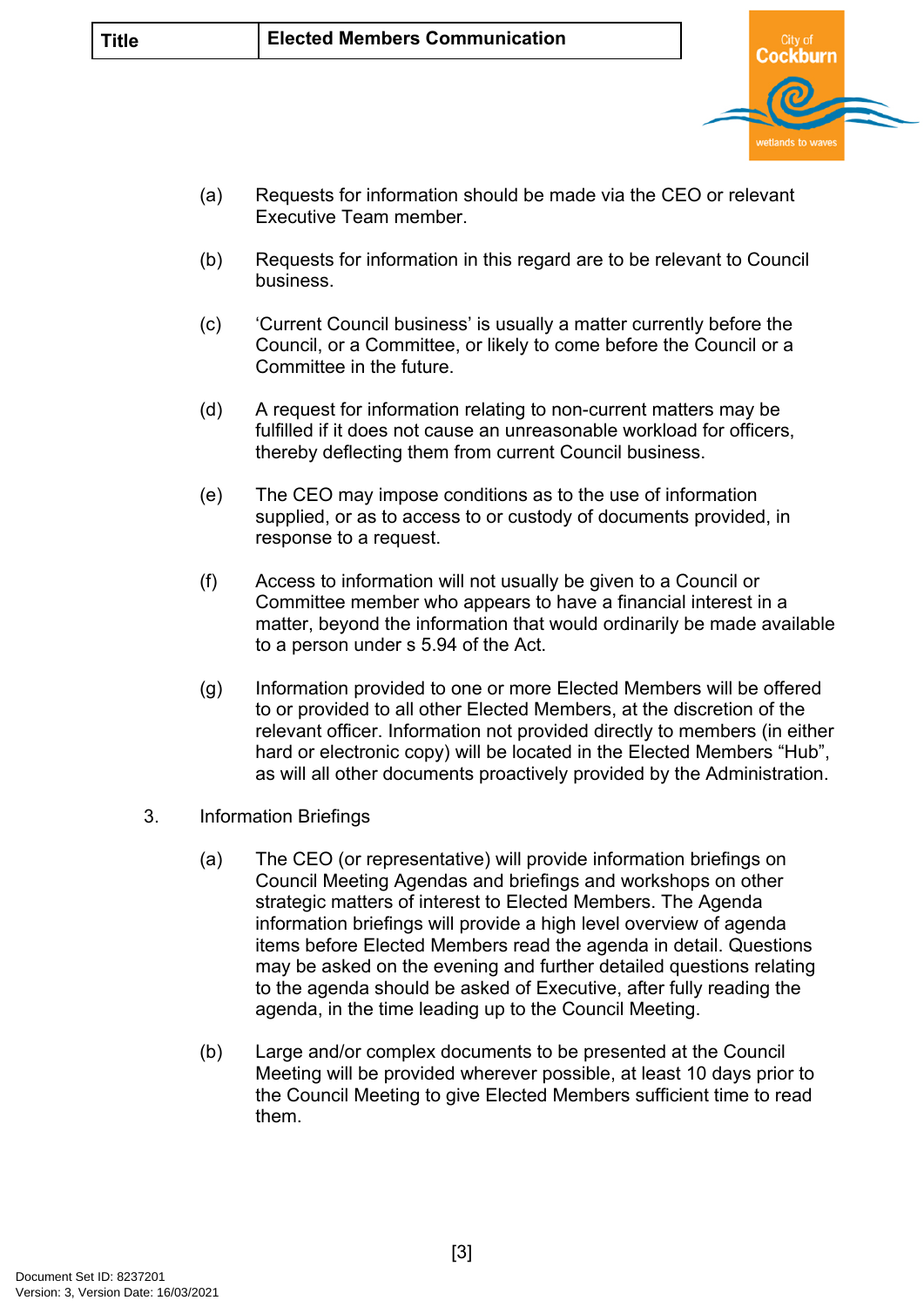

(4) Events and Meetings

City conducted events and meetings will be notified in Elected Members calendars as the City becomes aware of them, regardless of the format they are received in. This is limited to City run or hosted events.

- (5) Maintaining Confidentiality/Embargoed information
	- 1. Elected Members must not promote City information to the community that has not already been released or published, or until such time as the Mayor, as spokesperson for the City, has had an opportunity to speak.
	- 2. The CEO, or representative, will advise verbally, or in writing if appropriate, where information is deemed to be confidential in nature or embargoed. Such documents will be clearly marked 'confidential' or embargoed.
- (6) Related Statutory Requirements

The main statutory requirements relevant to Elected Member communications are referred to as follows:

- 1. *State Records Act 2000* requires that all correspondence, including email, relating to the business of the City and the Council, must be retained in the official records of the City.
- 2. Sections 2.8(1)(d) and 5.41(f) of the *Local Government Act 1995*, provides that only the Mayor may speak on behalf of the City (or the CEO, if authorised by the Mayor to do so).
- 3. Section 5.92 of the *Local Government Act 1995* gives the right of access to Council and Committee Members to any information held by the local government that is relevant to the performance of their functions.
- 4. *Freedom of Information Act 1992* requires the preservation of correspondence and its availability. This Policy does not affect any right of access to information under the *Freedom of Information Act*.
- 5. Section 5.93 of the *Local Government Act 1995* provides that an Elected Member (and employees) must not make improper use of any information acquired
- 6. Regulation 6 of the *Local Government (Rules of Conduct) Regulations 2007*  provides for Elected Members to maintain confidentiality.
- 7. Regulation 7 of the *Local Government (Rules of Conduct*) Regulations 2007 provides for Elected Members being required to refrain from using their position to secure advantage or seek to disadvantage others.